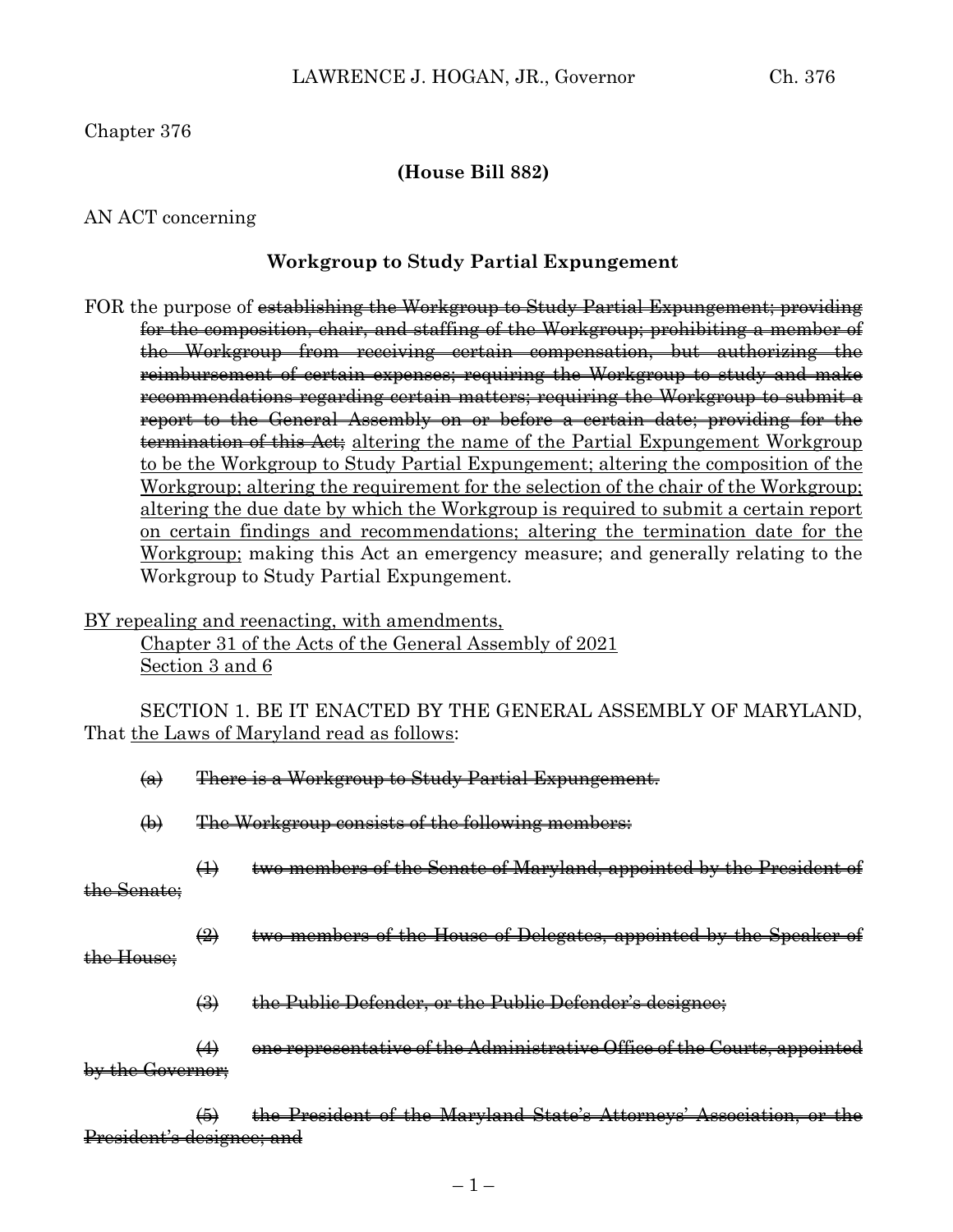$(6)$  one representative of the Job Opportunities Task Force, appointed by the Governor.

 $\Theta$  The Workgroup shall elect a chair from among its members.

(d) The Governor's Office of Crime Prevention, Youth, and Victim Services shall provide staff for the Workgroup.

(e) A member of the Workgroup:

(1) may not receive compensation as a member of the Workgroup; but

 $\left( 2\right)$  is entitled to reimbursement for expenses under the Standard State Travel Regulations, as provided in the State budget.

(f) The Workgroup shall study and develop a plan and legislative recommendations for enabling the expungement of criminal charges that are currently not eligible for expungement because of the requirements of § 10–107 of the Criminal Procedure Article.

 $\left(\frac{a}{b}\right)$  On or before January 5, 2022, the Workgroup shall report its plan and legislative recommendations to the General Assembly, in accordance with § 2–1257 of the State Government Article.

### **Chapter 31 of the Acts of 2021**

### SECTION 3. AND BE IT FURTHER ENACTED, That:

# (a) There is a **[**Partial Expungement Workgroup**] WORKGROUP TO STUDY PARTIAL EXPUNGEMENT**.

(b) The Workgroup consists of the following members:

(1) two members of the Senate of Maryland, appointed by the President of the Senate;

(2) two members of the House of Delegates, appointed by the Speaker of the House;

(3) the Public Defender, or the Public Defender's designee;

## (4) one representative of the Administrative Office of the Courts**, APPOINTED BY THE CHIEF JUDGE OF THE COURT OF APPEALS**; **[**and**]**

(5) the President of the Maryland State's Attorneys' Association, or the President's designee**; AND**